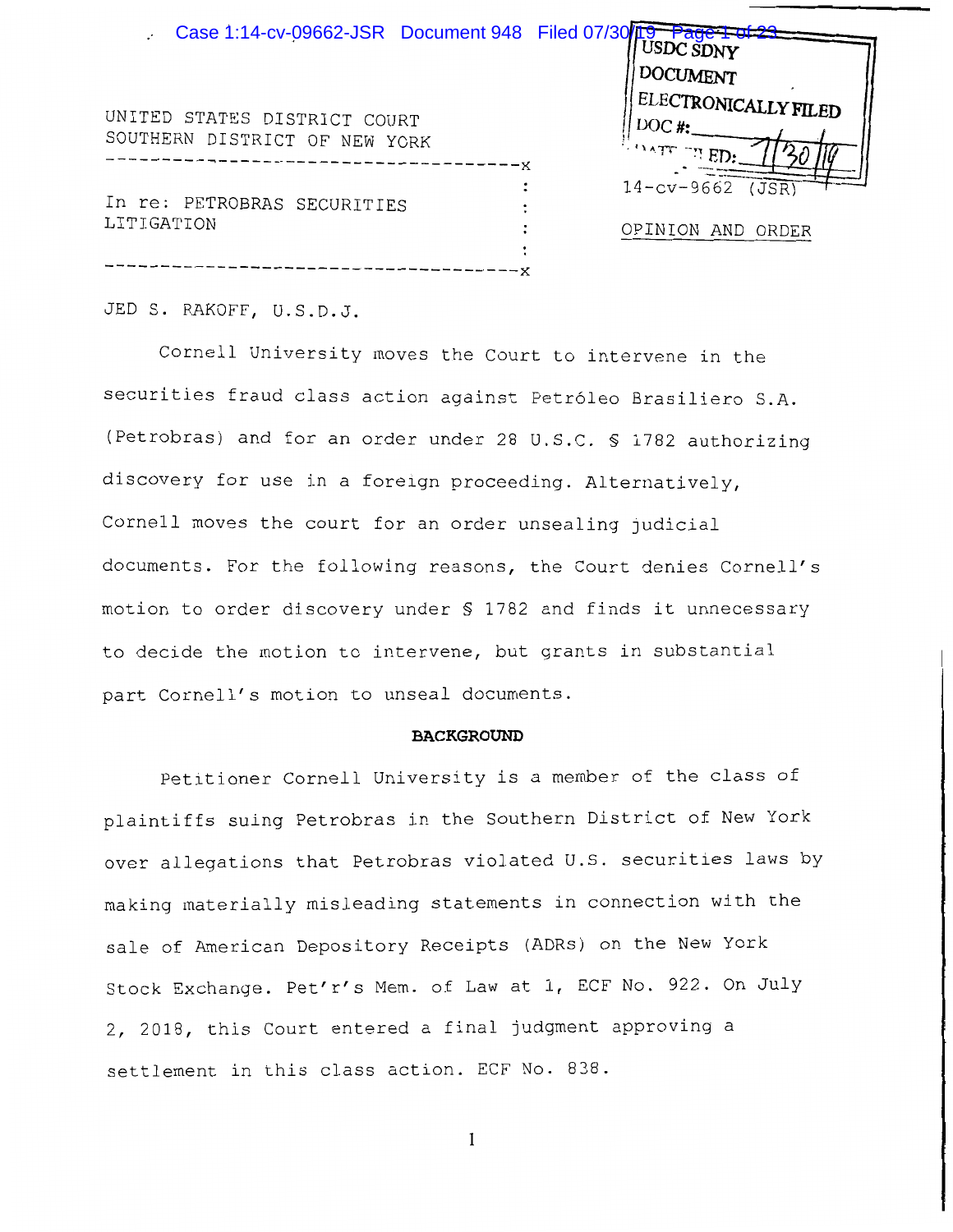#### Case 1:14-cv-09662-JSR Document 948 Filed 07/30/19 Page 2 of 23

In addition to its ADRs, Cornell also purchased other Petrobras securities that trade on a Sao Paolo stock exchange called the Bovespa. Pet'r's Mem. of Law at 1. On July 30, 2015, this Court dismissed class members' claims arising from securities purchased on the Bovespa, holding that an arbitration clause in Petrobras' bylaws mandated that these claims be arbitrated in Brazil. 116 F. Supp. 3d 368 (S.D.N.Y. 2015).

Cornell is now proceeding against Petrobras before the Bovespa's Market Arbitration Chamber (the CAM), alleging that the same fraudulent misstatements underlying the U.S. class action also caused Cornell to incur losses on the Petrobras securities that Cornell purchased on the Bovespa. Pet'r's Mem. of Law at 1. Cornell believes that certain documents Petrobras produced during discovery in the U.S. action will strengthen its case before the CAM. But since the documents Cornell seeks were filed under seal pursuant to a protective order dated September 1, 2015, ECF No. 206, Cornell now moves this Court to grant access to those documents for use in the CAM arbitration proceeding. Cornell presents two alternative legal avenues through which this Court could grant it access to the documents it seeks: an order compelling discovery for use in a foreign proceeding under 28 U.S.C. § 1782, or an order unsealing the documents.

#### **DISCUSSION**

 $\overline{2}$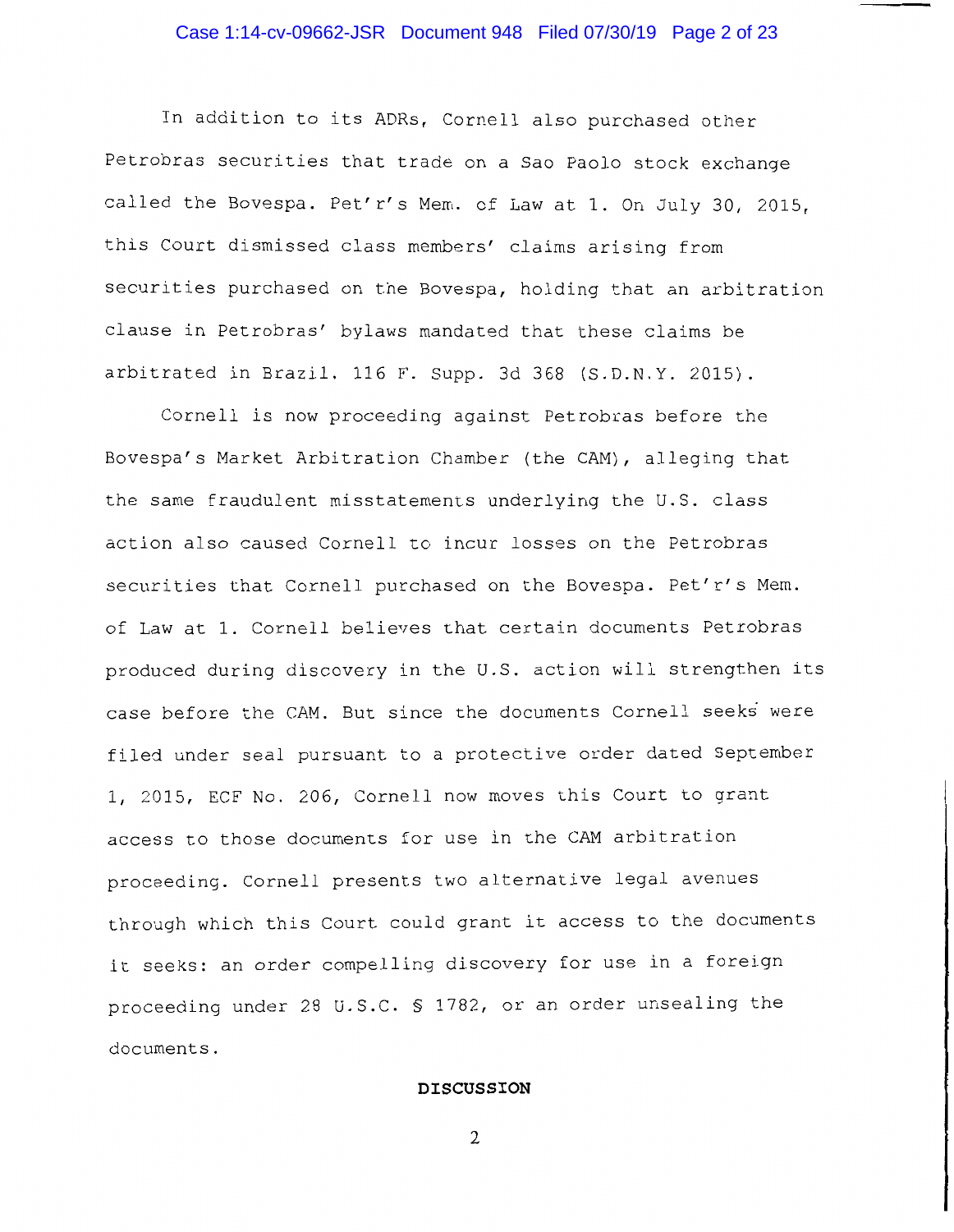#### Case 1:14-cv-09662-JSR Document 948 Filed 07/30/19 Page 3 of 23

For the reasons below, the Court denies Cornell's motion under 28 U.S.C. § 1782 and grants in part Cornell's motion for an order unsealing judicial documents.

# Motion for an Order Under 28 U.S.C. § 1782 Authorizing I. Discovery for Use in a Foreign Proceeding

### A. Legal Framework

28 U.S.C. § 1782(a) authorizes "the district court of the district in which a person resides or is found [to] order him to give his testimony or statement or to produce a document or other thing for use in a proceeding in a foreign or international tribunal . . . . " 28 U.S.C. § 1782(a) (2018). Either the foreign tribunal itself or "any interested person" may move the court to compel discovery. Id. 1

A district court's power under § 1782 is discretionary. The statute "authorizes, but does not require, a federal district court" to compel the discovery that the petitioner requests. Intel Corp. v. Advanced Micro Devices, Inc., 542 U.S. 241, 255

<sup>&</sup>lt;sup>1</sup> "[I]n an abundance of caution," Cornell also moves the Court to intervene in the U.S. class action. Pet'r's Mem. of Law at 3. It is not clear, however, what the legal significance of intervention would be here. Because "any interested person" may move a court to compel discovery under \$ 1782, district courts may, and routinely do, grant § 1782 motions without formal intervention. See, e.g., In re Gushlak, No. 11 MC 218, 2012 WL 1514824, at \*3 n.4 (E.D.N.Y. Apr. 30, 2012) ("[C] ourts routinely grant § 1782 applications ex parte . . . . "). Whether Cornell intervenes in the class action is, accordingly, irrelevant to its § 1782 motion, and the Court therefore declines to consider Cornell's motion to intervene in this context.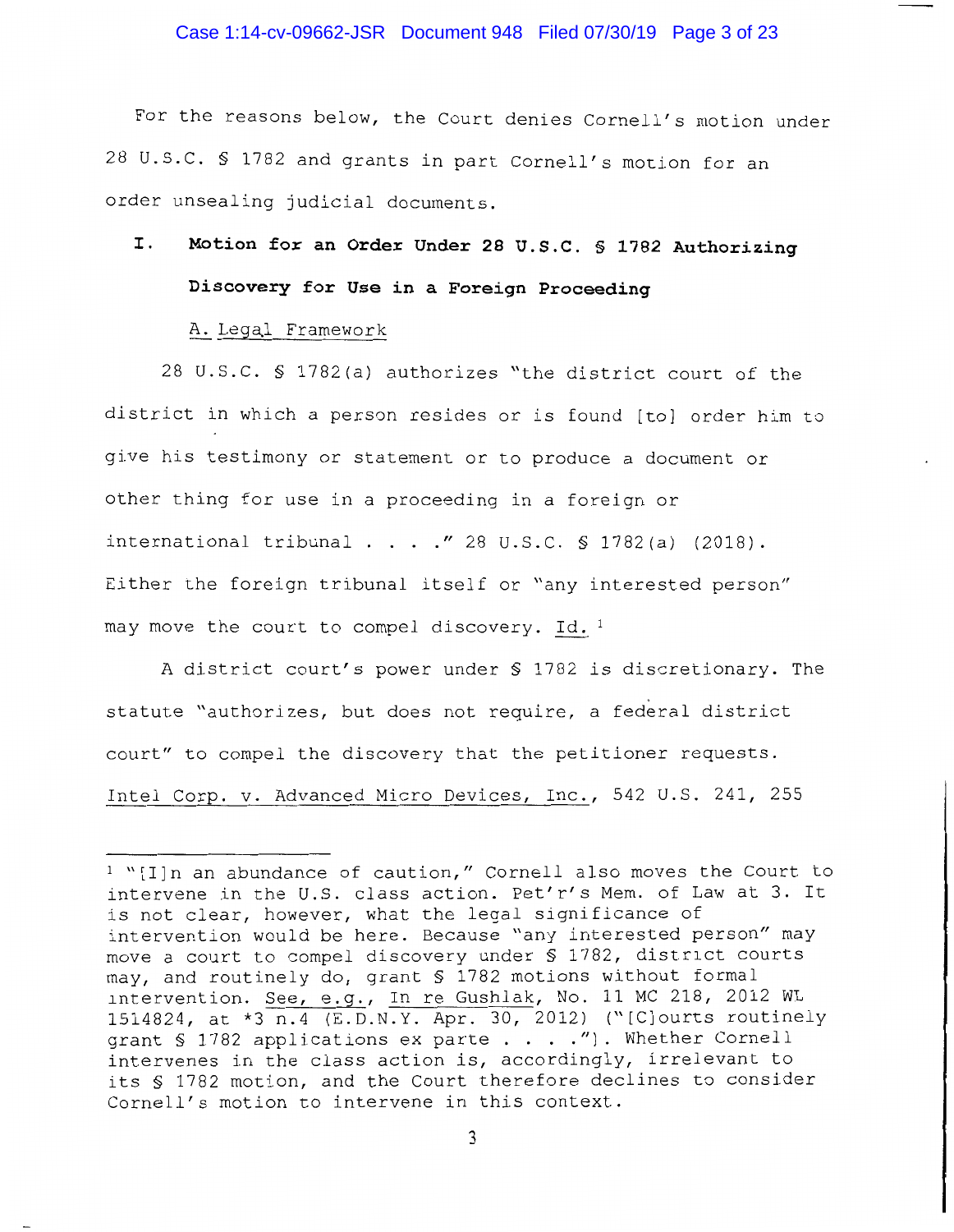#### Case 1:14-cv-09662-JSR Document 948 Filed 07/30/19 Page 4 of 23

(2004). Before deciding whether to exercise this discretion, however, the district court must first conclude that the petition satisfies three mandatory requirements found in the language of the statute: first, the person from whom the applicant seeks to compel discovery must "reside[] or [be] found" in the district in which the court sits; second, the discovery must be "for use in a foreign proceeding before a foreign or international tribunal" (alteration omitted); and third, the moving party must be the foreign or international tribunal itself or "any interested person." 28 U.S.C. § 1782(a); Mees v. Buiter, 793 F.3d 291, 297 (2d Cir. 2015). Only after finding that the motion satisfies these three requirements may the court proceed to its discretionary analysis.<sup>2</sup> Mees, 793 F.3d at 297.

Cornell's motion fails to satisfy the first and second requirements. Petrobras is not "found" in the Southern District

 $\overline{4}$ 

<sup>&</sup>lt;sup>2</sup> In Intel, the Supreme Court enumerated four factors that the district court must weigh when deciding whether to exercise its discretion to compel discovery under the statute: first, whether the party from whom the petitioner seeks discovery is a participant in the foreign proceeding; second, "the nature of the foreign tribunal, the character of the proceedings underway abroad, and the receptivity of the foreign government or the court or agency abroad to U.S. federal-court judicial assistance;" third, whether the motion "conceals an attempt to circumvent foreign proof-gathering restrictions or other policies of a foreign country or the United States;" and fourth, whether the discovery request is "unduly intrusive or burdensome." Intel, 542 U.S. at 264-65.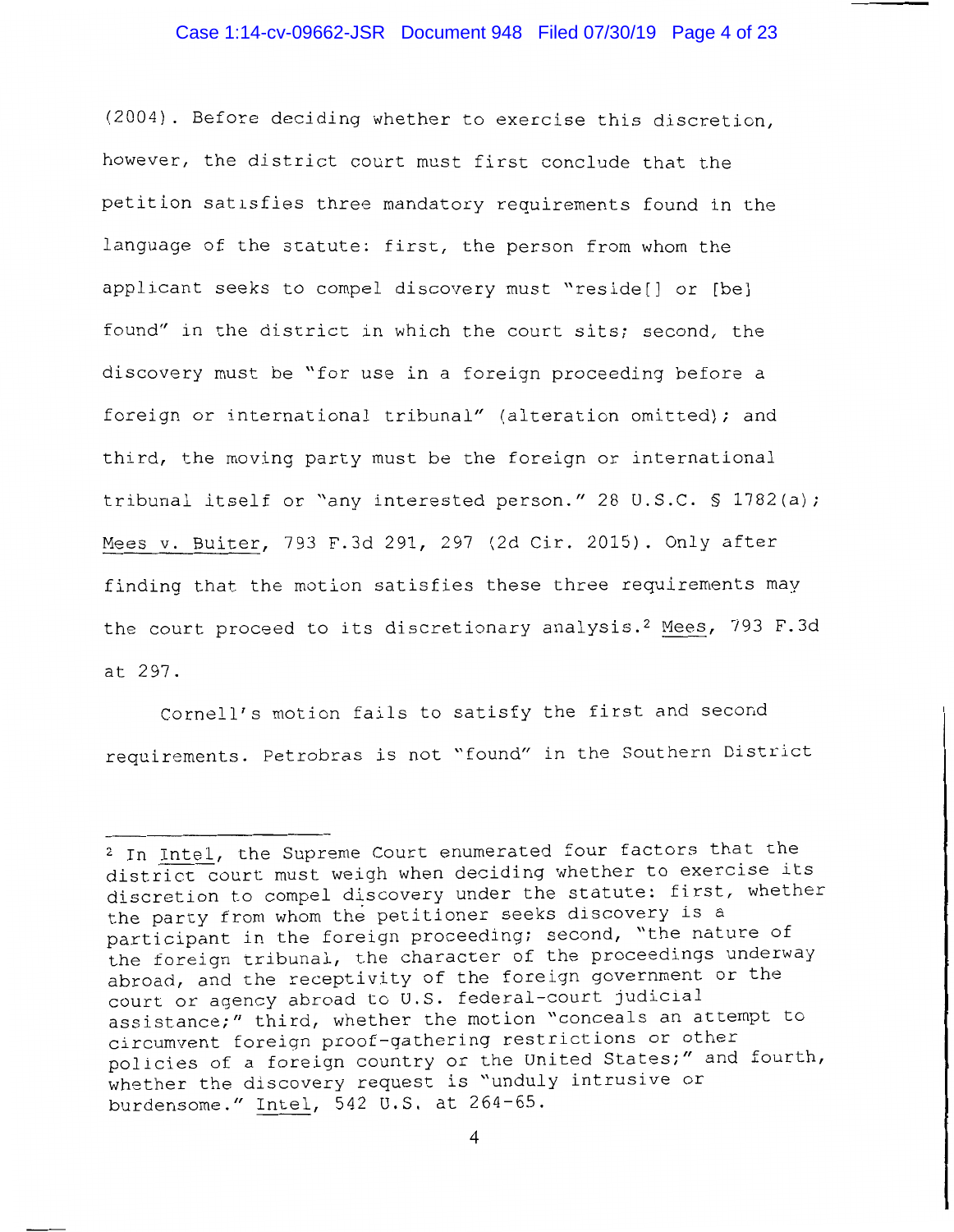#### Case 1:14-cv-09662-JSR Document 948 Filed 07/30/19 Page 5 of 23

of New York, and the CAM is not a "foreign or international tribunal."3 The motion is therefore denied.

### B. Petrobras is not "Found" in the District

Petrobras argues that § 1782's "resides or is found" language means that a district court must have personal jurisdiction over the party from whom the petitioner seeks discovery. Petrobras reasons that - because it is a foreign corporation that does not maintain its principal place of business in New York - this Court lacks general personal jurisdiction under Daimler AG v. Bauman, 571 U.S. 117 (2014), and BNSF Railway Co. v. Tyrrell, 137 S. Ct. 1549 (2017). Opp'n Mem. of Law at 6-8, ECF No. 930. Further, Petrobras argues, this Court lacks specific personal jurisdiction with respect to the claims in the CAM arbitration because those claims arise from securities sold in Brazil. Opp'n Mem. of Law at 7 n.9; Surreply Mem. at 3, ECF No. 939.4 Cornell's position seems to be that the

<sup>&</sup>lt;sup>3</sup> The parties agree that Cornell satisfies the third statutory requirement because Cornell is an "interested person" in the CAM arbitration.

<sup>4</sup> Petrobras also argues that the "resides or is found" language means that the documents that the § 1782 petitioner seeks must be located inside the United States, Opp'n Mem. of Law at 8-9, and that the documents at issue here are in Brazil. Since this Court holds for Petrobras on the personal jurisdiction issue, it is not necessary to address this argument in detail. It is worth noting, however, that courts within this District have split on the issue. This Court has held that § 1782 does not authorize district courts to compel parties to produce documents located outside the United States, In re Godfrey, 526 F. Supp. 2d 417,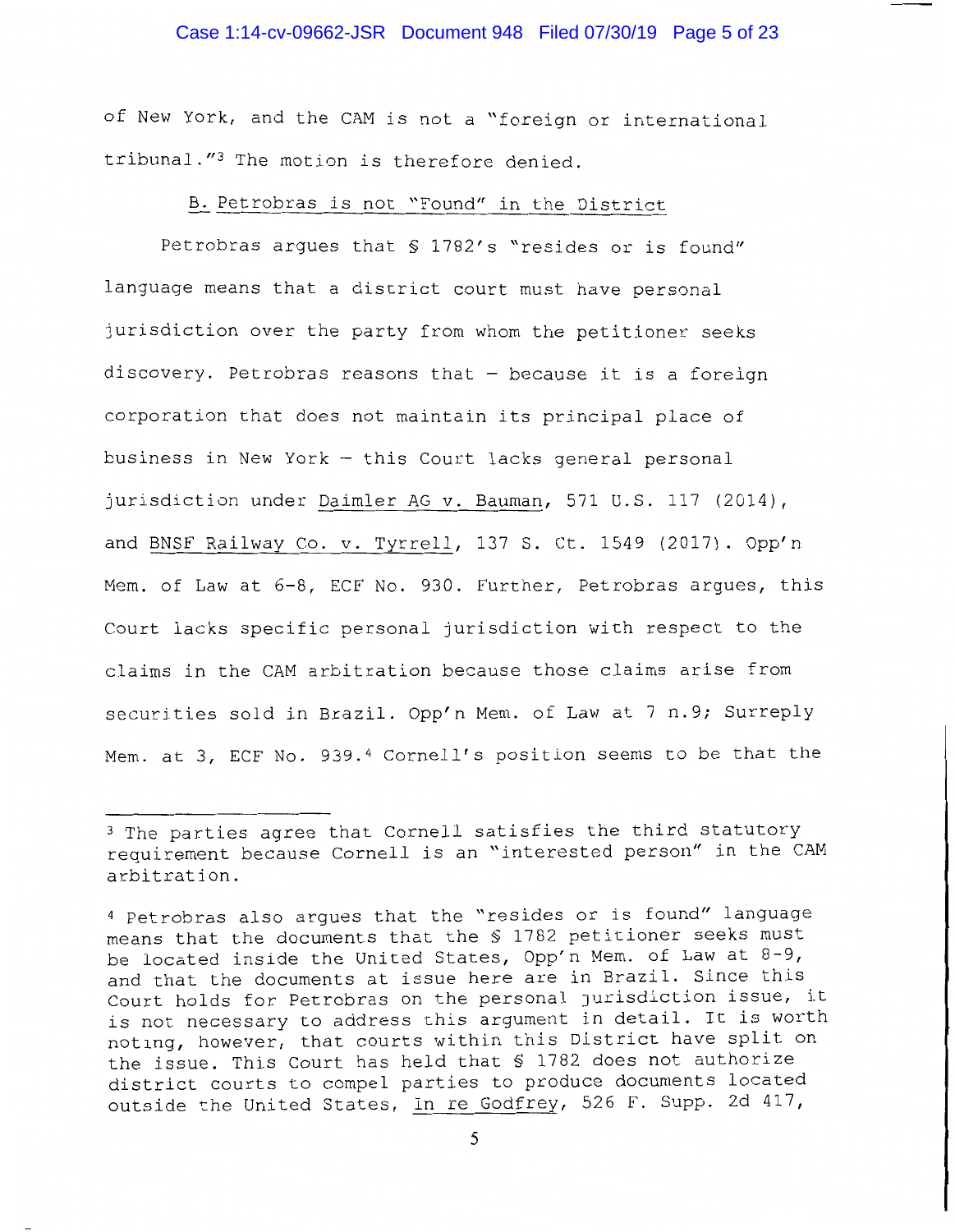#### Case 1:14-cv-09662-JSR Document 948 Filed 07/30/19 Page 6 of 23

bar for being "found" in a district for the purposes of § 1782 is much lower than the bar for general personal jurisdiction under Daimler, see Pet'r's Mem. of Law at 5 (arguing that the company is found New York because it has offices and does business in Manhattan); or alternatively that this Court has specific or pendant personal jurisdiction over Petrobras. Reply Mem. at 2-3, ECF No. 936.

The threshold question for this Court to decide is whether the "resides or is found" language in § 1782 means that a court must have personal jurisdiction over the party from whom the movant seeks discovery. There is no binding precedent on this question. In re Sargeant, 278 F. Supp. 3d 814, 820 (S.D.N.Y. 2017) ("It is unclear whether § 1782's statutory prerequisite that a person or entity reside or be found in a district is

<sup>423 (</sup>S.D.N.Y. 2007) (Rakoff, J.), while other courts considering the issue more recently have decided otherwise, see, e.g., In re Accent Delight Int'l Ltd., No. 18 MC 50, 2018 WL 2849724 (S.D.N.Y. June 11, 2018), at \*3-\*4; Purolite Corp. v. Hitachi Am., Ltd., No. 17 Misc. 67, 2017 WL 1906905, at \*2 (S.D.N.Y. May  $\overline{9, 2017}$ ; In re Application of Kreke Immobilien KG, No. 13 Misc. 110, 2013 WL 5966916, at \*4 (S.D.N.Y. Nov. 8, 2013). Insofar as legal arguments about whether the statute requires personal jurisdiction and whether the statute reaches documents located outside the United States both reflect a policy concern about "turn[ing] American courts into clearing houses for requests for information from courts and litigants all over the world," In re Godfrey, 526 F. Supp. 2d at 423 (internal quotation marks omitted), it may be the case that in the post-Daimler context, personal jurisdiction provides the simpler doctrinal tool to address this concern.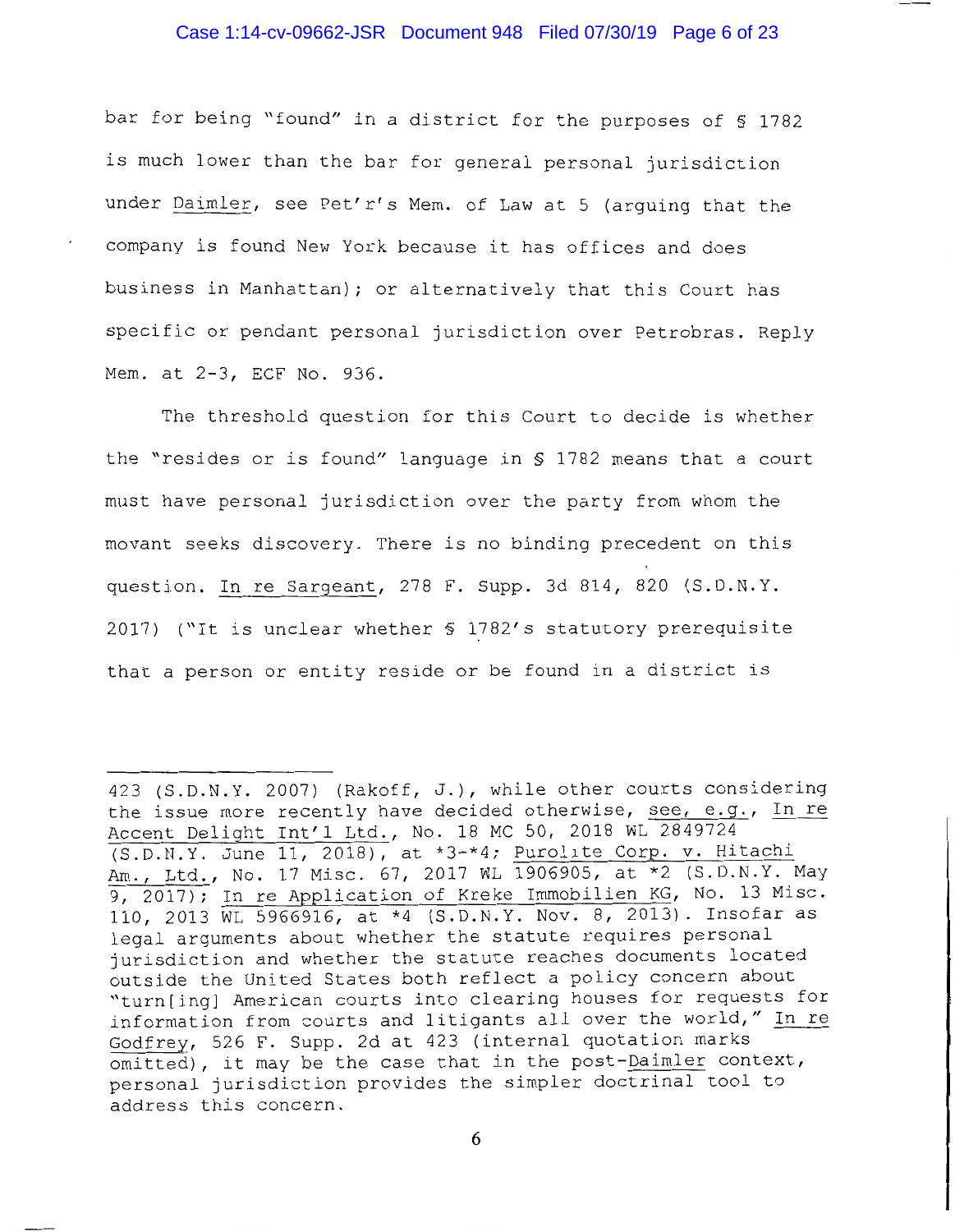#### Case 1:14-cv-09662-JSR Document 948 Filed 07/30/19 Page 7 of 23

coextensive with whether a court has personal jurisdiction over that person or entity.").

Nevertheless, the great weight of authority suggests that "[a]t minimum . . . compelling an entity to provide discovery under § 1782 must comport with constitutional due process." Id. Indeed, most recent opinions in the Southern District of New York on this question have held as much. Id.; In re Del Valle Ruiz, 342 F. Supp. 3d 448, 453 (S.D.N.Y. 2018) ("Given that constitutional due process principles apply to an applicant's request for discovery, it follows that that district courts should employ the same analysis as when determining whether personal jurisdiction is present over a person."); In re Fornaciari, No. 17 MC 521, 2018 WL 679884, at \*2 (S.D.N.Y. Jan. 29, 2018) ("Although § 1782 does not define what it means to reside or be found in a district, courts in this District including this one - have held that at minimum, compelling an entity to provide discovery under \$ 1782 must comport with constitutional due process.") (internal quotation marks omitted); Austl. and N.Z. Banking Grp. Ltd. v. APR Energy Holding Ltd., No. 17 MC 216, 2017 WL 3841874, at \*3 (S.D.N.Y. Sept. 1, 2017) ("Regardless of what section 1782 requires, the Constitution's due process protections apply."); see also In re Godfrey, 526 F. Supp. 2d 417, 422 (S.D.N.Y. 2007) (Rakoff, J.) ("[I]nsofar as the word 'found' is applied to corporations, 'it

 $7\phantom{.0}$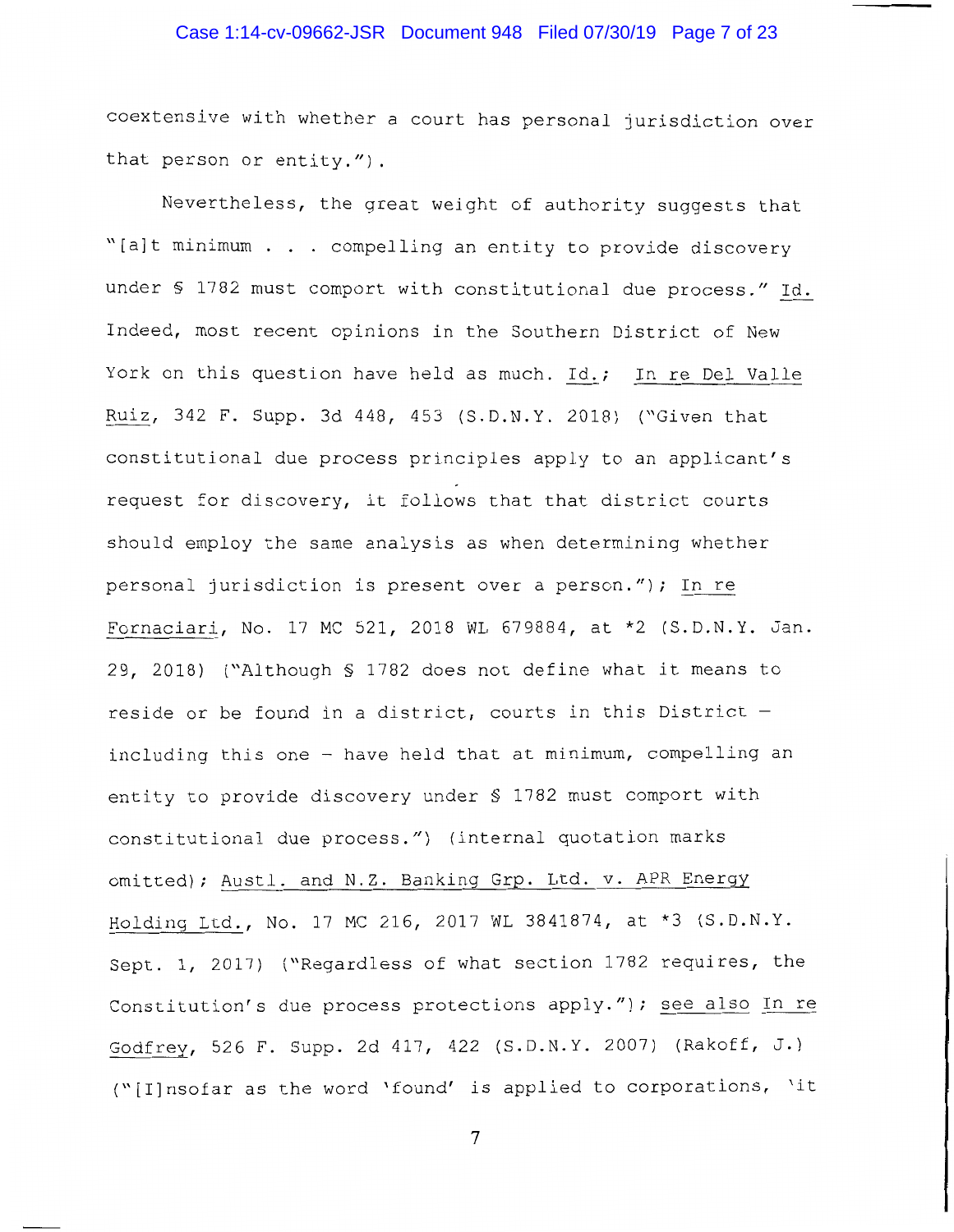#### Case 1:14-cv-09662-JSR Document 948 Filed 07/30/19 Page 8 of 23

may safely be regarded as referring to judicial precedents that equate systematic and continuous local activities with presence.'" (citations omitted)); In re Application of Thai-Lao Lignite (Thailand) Co., 821 F. Supp. 2d 289, 294 n.4 (D.D.C. 2011) (noting that the questions of whether a district court has personal jurisdiction over a person and whether that person is found in the district for purposes of § 1782 "[a]t minimum . . . overlap considerably").

It is true that the decisions of two Courts in this District could be read to suggest that a foreign person was "found" in the district for purposes of § 1782 based on business activities in New York that would not confer general personal jurisdiction under Daimler and BNSF. See Ayyash v. Crowe Horwath LLP, No. 17 MC 482, 2018 WL 1871087, at \*2 (S.D.N.Y. Apr. 17, 2018) (stating that respondents "can be found in this district because they have offices here"); In re Ex Parte Application of Kleimar N.V., 220 F. Supp. 3d 517, 521 (S.D.N.Y. 2016) (respondent "found in" the district because it trades ADRs on the NYSE and has a wholly-owned subsidiary doing business in the United States). It appears, however, that the parties in these cases never raised arguments about personal jurisdiction, and in any event, the opinions do not discuss the issue, so they are of little weight as far as this issue is concerned.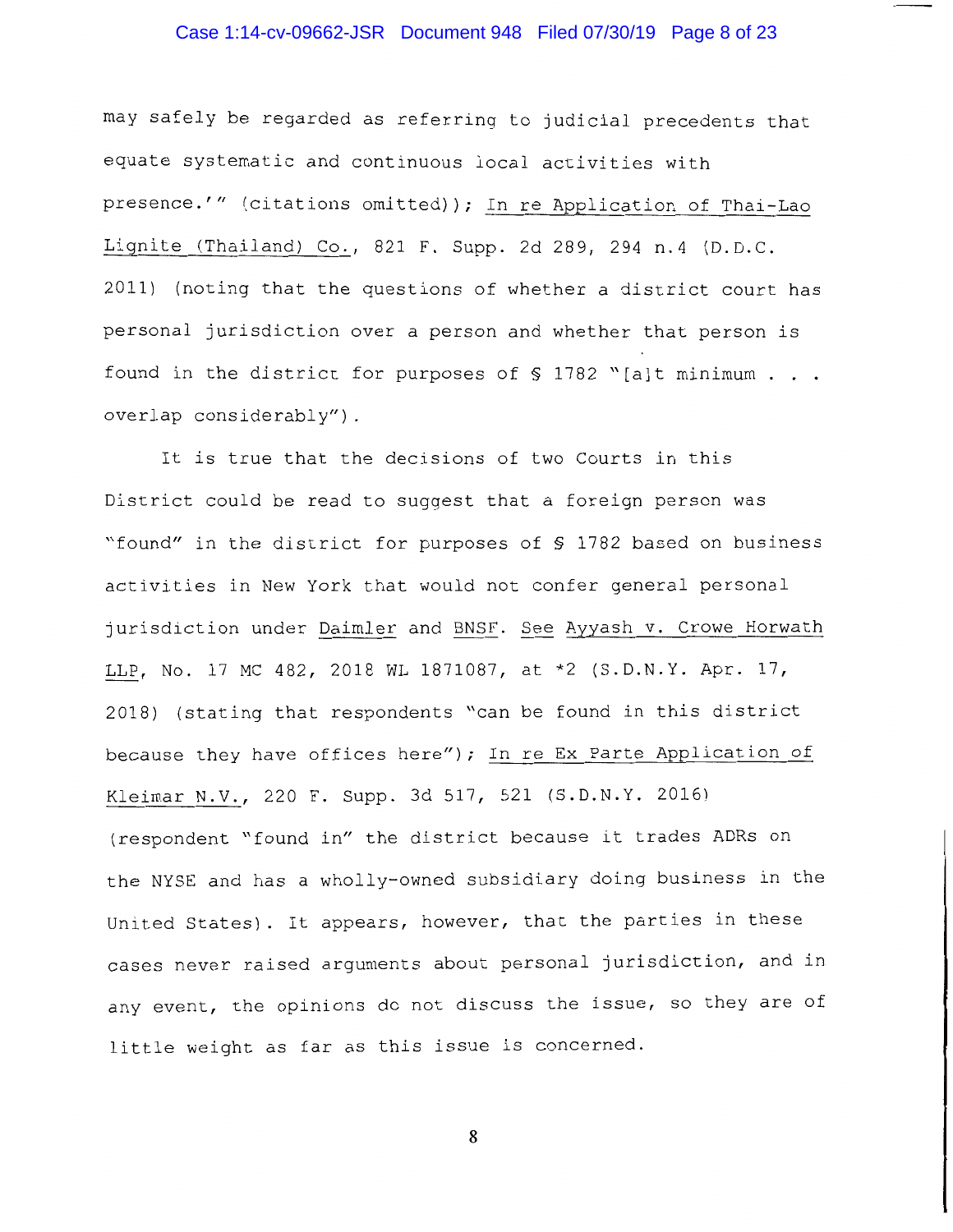## Case 1:14-cv-09662-JSR Document 948 Filed 07/30/19 Page 9 of 23

Additionally, the Second Circuit's opinion in Gucci America v. Weixing Li, 768 F.3d 122 (2d Cir. 2014), supports the proposition that district courts should read the "resides or is found" language in § 1782 to incorporate a personal jurisdiction requirement. In Gucci America, the Second Circuit held that the requirement of personal jurisdiction applies to at least some discovery requests. Gucci America arose out of an intellectual property dispute by makers of luxury bags against counterfeiters. Seeking evidence for their claim, the bag manufacturers subpoenaed documents concerning the defendants from their bank, the Bank of China, which operated a branch in New York City but was incorporated and had its principal place of business in China. The Bank produced the documents located in the New York branch but refused to produce the documents held in China, arquing that the Court lacked general personal jurisdiction over the bank and thus could not compel it to produce those documents. The appellate court held that "[a] district court . . . must have personal jurisdiction over a nonparty in order to compel it to comply with a valid discovery request under Federal Rule of Civil Procedure 45," and remanded for the district court to consider whether personal jurisdiction existed. Id. at 141. Although Gucci America discusses a subpoena for documents under FRCP 45, not a motion to compel discovery under 28 U.S.C. § 1782, nothing in the decision's reasoning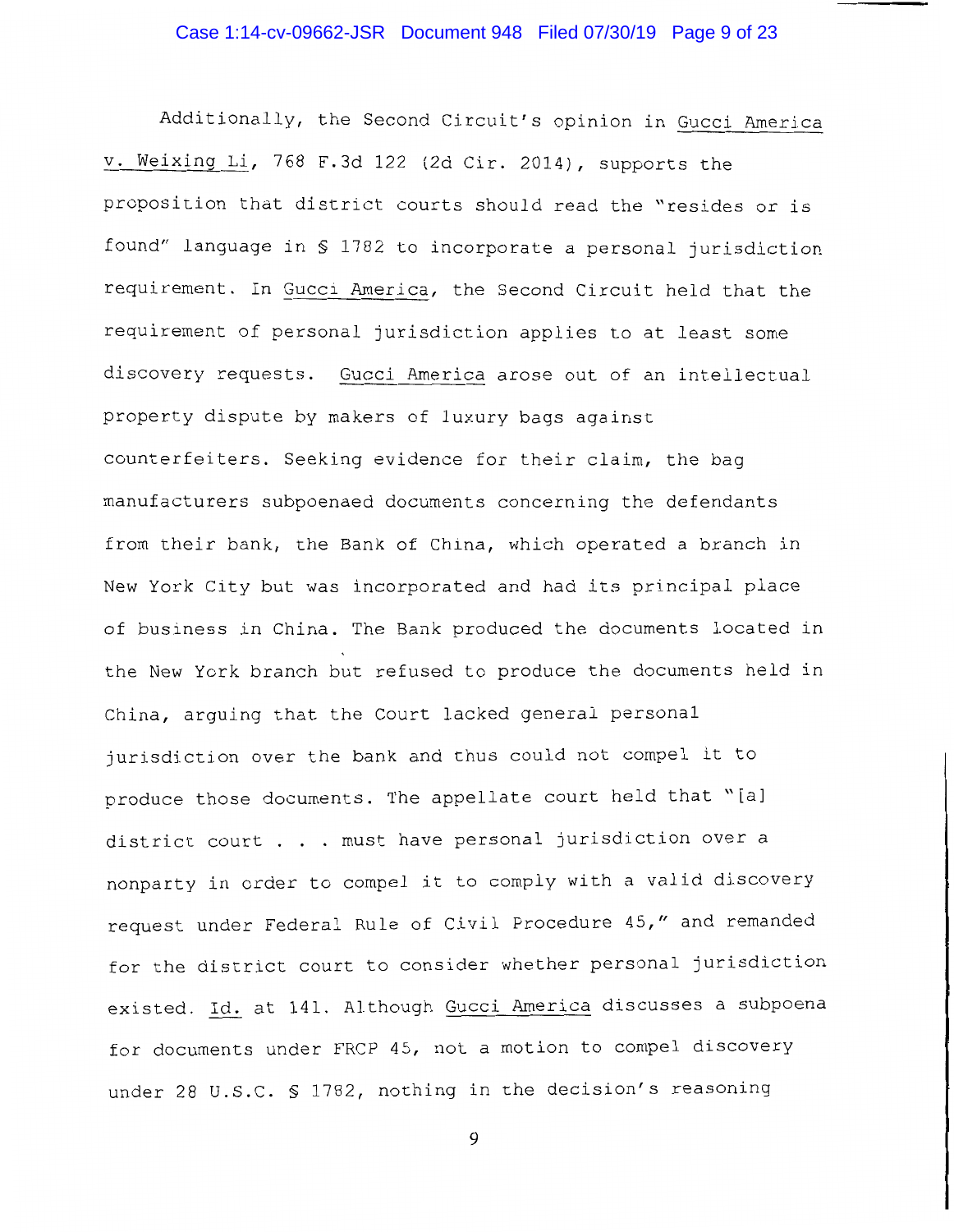#### Case 1:14-cv-09662-JSR Document 948 Filed 07/30/19 Page 10 of 23

suggests that it would not also apply, mutatis mutandis, to a court's authority to compel discovery in other contexts as well.<sup>5</sup>

This Court therefore concludes that it should apply a personal jurisdiction analysis to determine whether Petrobras is "found" in the district for the purposes of the \$ 1782 motion.

## General Personal Jurisdiction

The parties do not arque that this Court has general personal jurisdiction over Petrobras, and the Court clearly does not. A corporation is subject to the general personal jurisdiction of the courts in the states of its incorporation and its principal place of business. Daimler AG v. Bauman, 571 U.S. 117, 137-38 (2014). In an "exceptional case," a corporation

<sup>&</sup>lt;sup>5</sup> The Second Circuit's opinion in In re Edelman, 295 F.3d 171 (2d Cir. 2002), is not inconsistent with this principle. In Edelman, the Court held that an individual who did not live in the district was "found in" the district for the purposes of § 1782 because he was served with the subpoena while physically present in the district. 295 F.3d at 179. The Edelman Court's reasoning relies on the idea of "tag jurisdiction," id., described by the Supreme Court in Burnham v. Superior Court of California, 495 U.S. 604 (1990). But after Daimler, this view of personal jurisdiction seems to apply only to individuals, rather than corporations. See Brown v. Lockheed Martin Corp., 814 F.3d 619 (2d Cir. 2016) (holding that Connecticut's business registration statute that required foreign corporations to appoint an instate agent for service of process did not constitute consent by foreign corporations to the personal jurisdiction of Connecticut's courts). Since the § 1782 motion at issue in Edelman sought discovery from an individual, a French citizen, who was served with a subpoena for his deposition while he was in New York City, 295 F.3d at 174, the standard for personal jurisdiction in that case is different from the one here, which concerns a foreign corporation.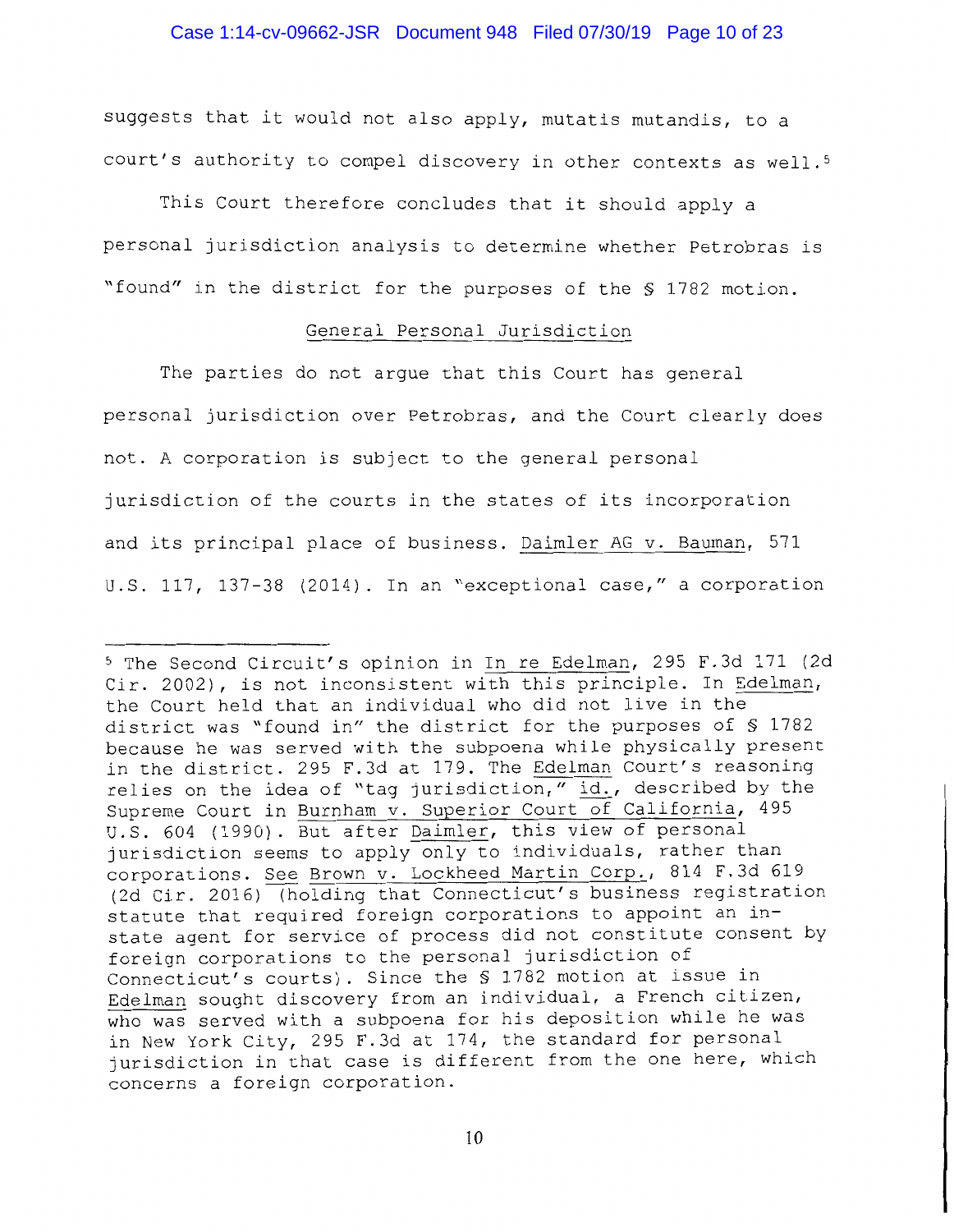#### Case 1:14-cv-09662-JSR Document 948 Filed 07/30/19 Page 11 of 23

could become subject to the personal jurisdiction of the courts in an additional state if the corporation's contacts with that state are "so continuous and systematic as to render [it] essentially at home," Daimler, 571 U.S. at 138-39 & n.19 (quoting Goodyear Dunlop Tires Operations, S.A. v. Brown, 564 U.S. 915, 919 (2011) (internal quotation marks omitted)). But even extensive business contacts such as significant physical infrastructure and thousands of employees in a particular state do not constitute such an exceptional case. See BNSF Ry. Co. v. Tyrrell, 137 S. Ct. 1549 (2017).

Petrobras is incorporated and maintains its principal place of business in Brazil. While the company maintained an office in Manhattan at the time Cornell filed its motion, Reply Mem. at 2, and sells ADRs on the New York Stock Exchange, these business contacts are far from sufficient to subject Petrobras to the general personal jurisdiction of courts in New York.

### Specific Personal Jurisdiction

A closer question is whether this Court has specific personal jurisdiction over Petrobras with respect to this motion. Cornell argues that the Court does, because this Court undoubtedly has personal jurisdiction in the underlying securities fraud class action, and because Cornell "simply seeks access to the discovery that is already conducted in this case." Reply Mem. at 2. Petrobras retorts that "[p]ersonal jurisdiction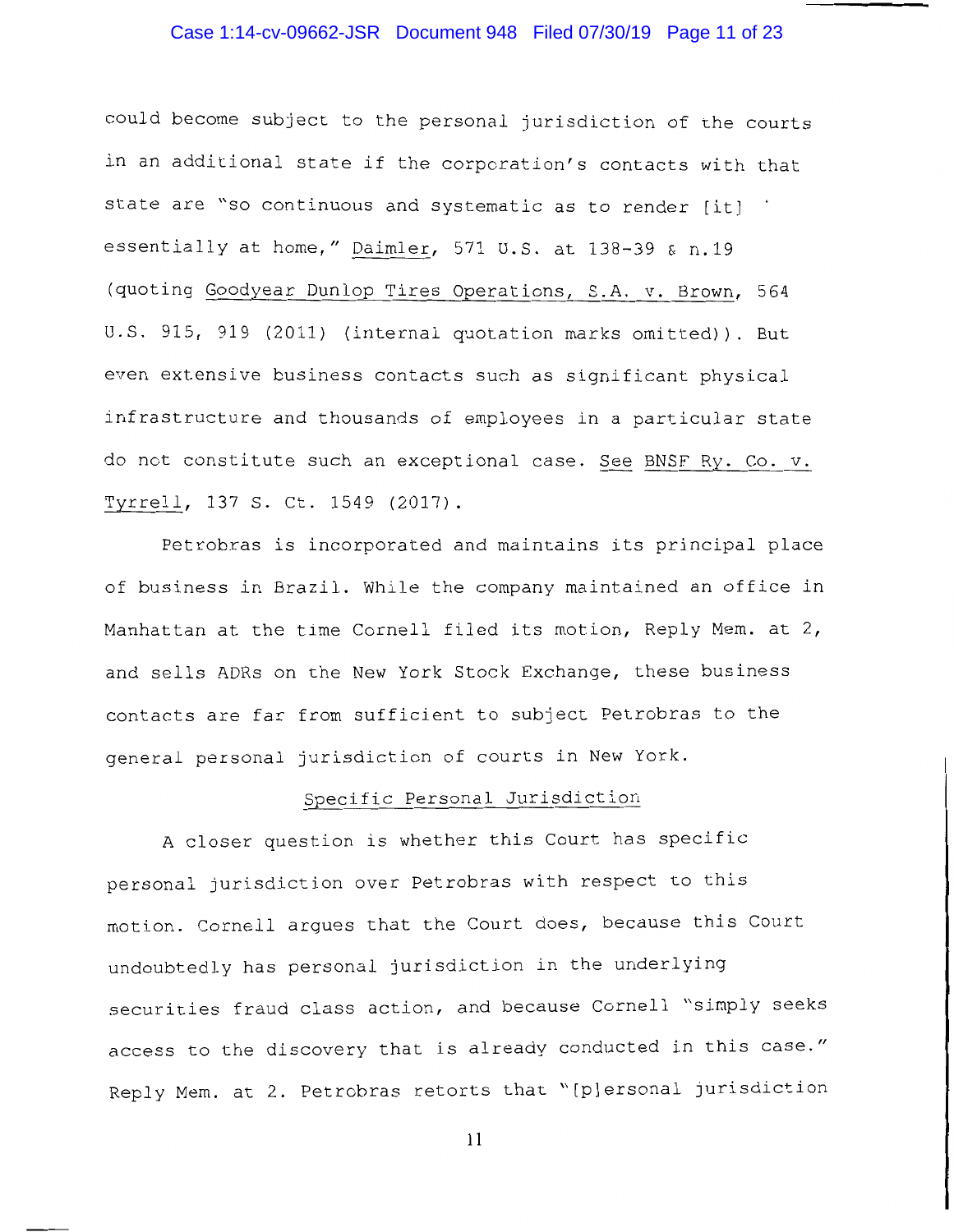#### Case 1:14-cv-09662-JSR Document 948 Filed 07/30/19 Page 12 of 23

is determined claim by claim," Surreply Mem. at 3, and so even if this Court has personal jurisdiction over Petrobras vis-à-vis the U.S. class action (alleging fraud in connection with securities sold on the NYSE), this Court does not necessarily have personal jurisdiction over Petrobras vis-à-vis the § 1782 motion (which arises out of the CAM arbitration, alleging fraud in connection with securities sold in Brazil).

Courts in the Second Circuit employ a two-step analysis to determine whether they have specific jurisdiction over a claim. Gucci Am., 768 F.3d 122, 136 (2d Cir. 2014). "First, the court must decide if the defendant has 'purposefully directed his activities at . . . the forum and the litigation . . . arise[s] out of or relate[s] to those activities.'" Id. (quoting Burger King Corp. v. Rudzewicz, 471 U.S. 462, 472 (1985). Second, "once the court has established these minimum contacts, it 'determine[s] whether the assertion of personal jurisdiction would comport with fair play and substantial justice.'" Id. (quoting Burger King, 471 U.S. at 476).

The relevant facts here presented are somewhat different from the cases cited above in which courts in this District held that they lacked personal jurisdiction over a § 1782 respondent. Neither the discovery request in In re Sargeant, 278 F. Supp. 3d 814, nor that in In re Del Valle Ruiz, 342 F. Supp. 3d 448, for example, involved foreign corporations that were already the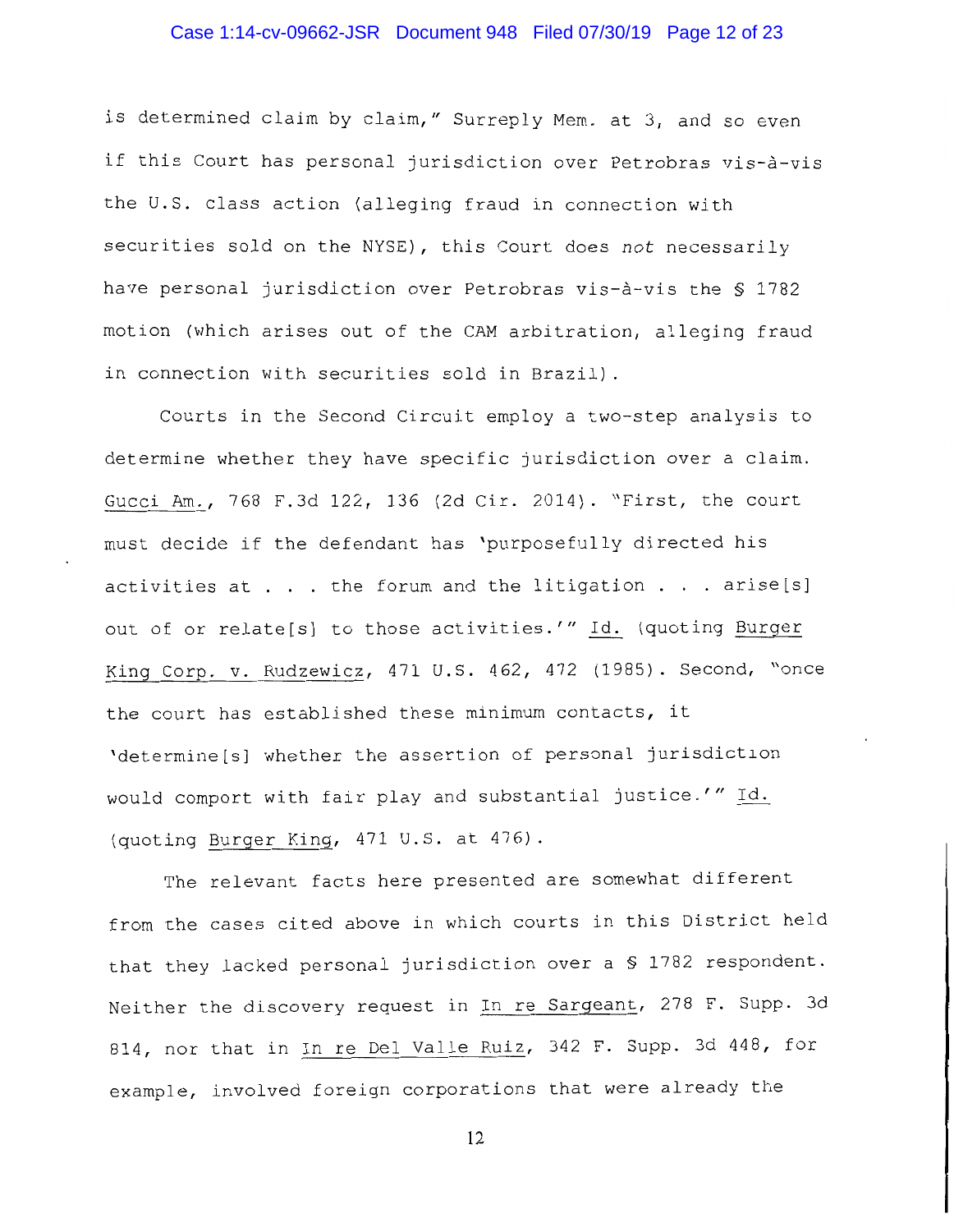#### Case 1:14-cv-09662-JSR Document 948 Filed 07/30/19 Page 13 of 23

defendants in a related U.S. action, as well as documents that the corporation had already produced in that action.

Nevertheless, Petrobras has the better argument. Cornell seeks discovery under § 1782 for use in the CAM arbitration, which alleges misconduct by Petrobras that occurred entirely in Brazil. The test for personal jurisdiction therefore fails at the first step, because Petrobras did not "purposefully direct[] [its] activities" relevant to the CAM arbitration at the forum. Gucci Am., 768 F.3d at 136.

Cornell makes several additional arguments, but all are unpersuasive. First, Cornell cites In re Fornaciari, No. 17 MC 521, 2018 WL 679884, at \*2 (S.D.N.Y. Jan. 29, 2018) for the proposition that due process is satisfied when the party subject to discovery under § 1782 "ha[s] sufficient contacts with the forum that relate to the requested discovery or from which the discovery order arises." Pet'r's Mem. of Law at 2. But this does not help Cornell's case. Petrobras's conduct "from which the discovery order arises" was the allegedly fraudulent sale of securities on the Bovespa, i.e., conduct that occurred entirely in Brazil.

Similarly, Cornell's protest that it "is a member of the Class and simply seeks access to the discovery that was already conducted in this case," Pet'r's Mem. of Law at 2, is unhelpful for the same reason. Petrobras produced this discovery in an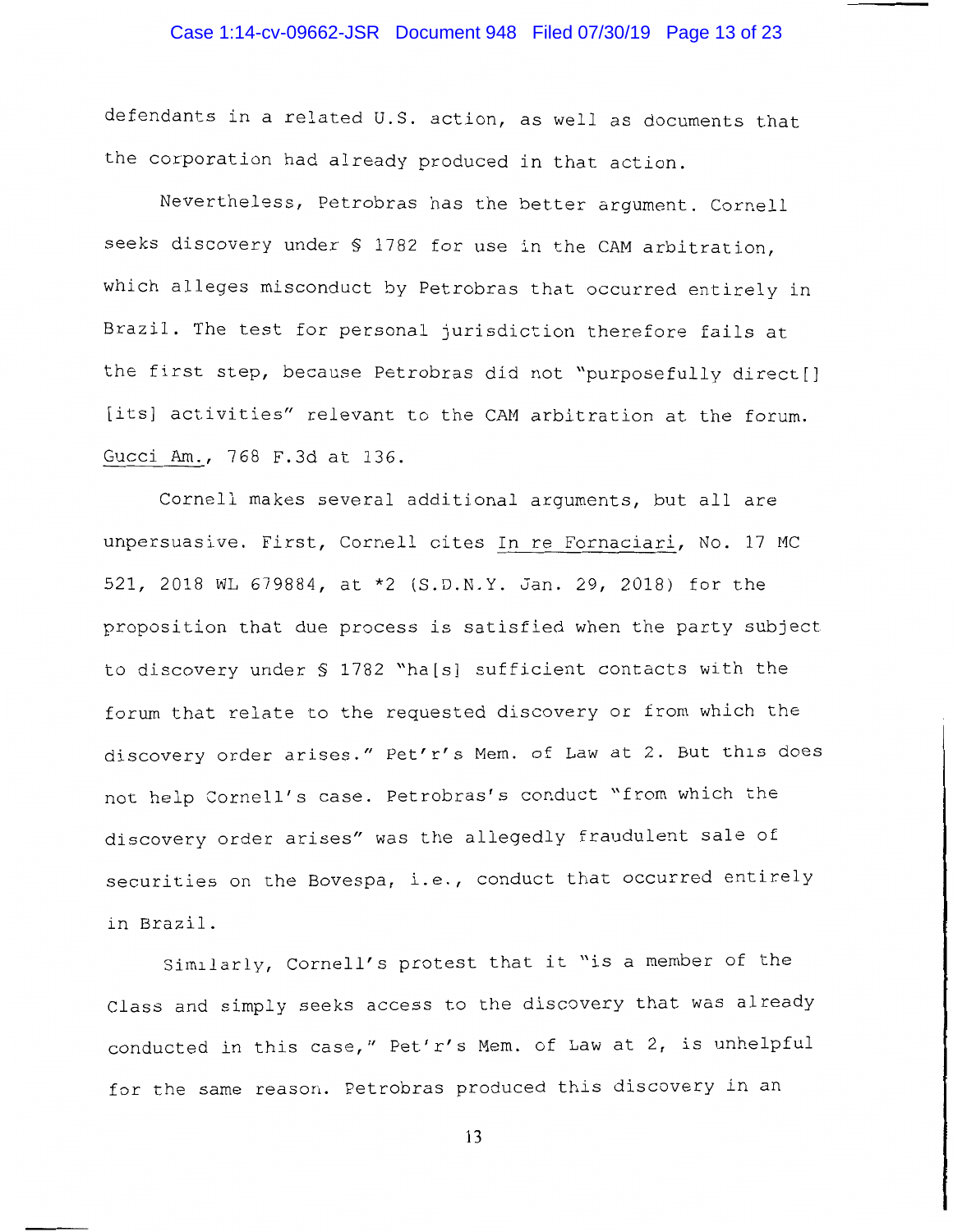#### Case 1:14-cv-09662-JSR Document 948 Filed 07/30/19 Page 14 of 23

action in which this Court has specific personal jurisdiction, but it does not follow that the Court therefore has authority to order Petrobras to turn over this discovery for use in a foreign proceeding that arises from conduct entirely outside the forum.

Next, Cornell cites Dysart v. Marriott Corp., 103 F.R.D. 15, 18 (E.D. Pa. 1984) in which a district court in another circuit held that "[o]nce a third-party defendant has been properly brought within the jurisdiction of the court by an original defendant, personal jurisdiction need not be established independently by plaintiff." This case would be persuasive authority at best, but it is unpersuasive here because it long predates the dramatic shift in the doctrines of personal jurisdiction that culminated in Daimler and BNSF.

Finally, Cornell argues that this Court may exercise pendant personal jurisdiction over Petrobras. Reply Mem. at 3 (quoting IUE AFL-CIO Pension Fund v. Herrmann, 9 F.3d 1049, 1056 (2d Cir. 1993)). But this last argument is no more persuasive than the others. IUE AFL-CIO held that "where a federal statute authorizes nationwide service of process, and the federal and state claims 'derive from a common nucleus of operative fact,'. . . the district court may assert personal jurisdiction over the parties to the related state law claims even if personal jurisdiction is not otherwise available." Id. (quoting United Mine Workers v. Gibbs, 383 U.S. 715, 725 (1966)). This doctrine,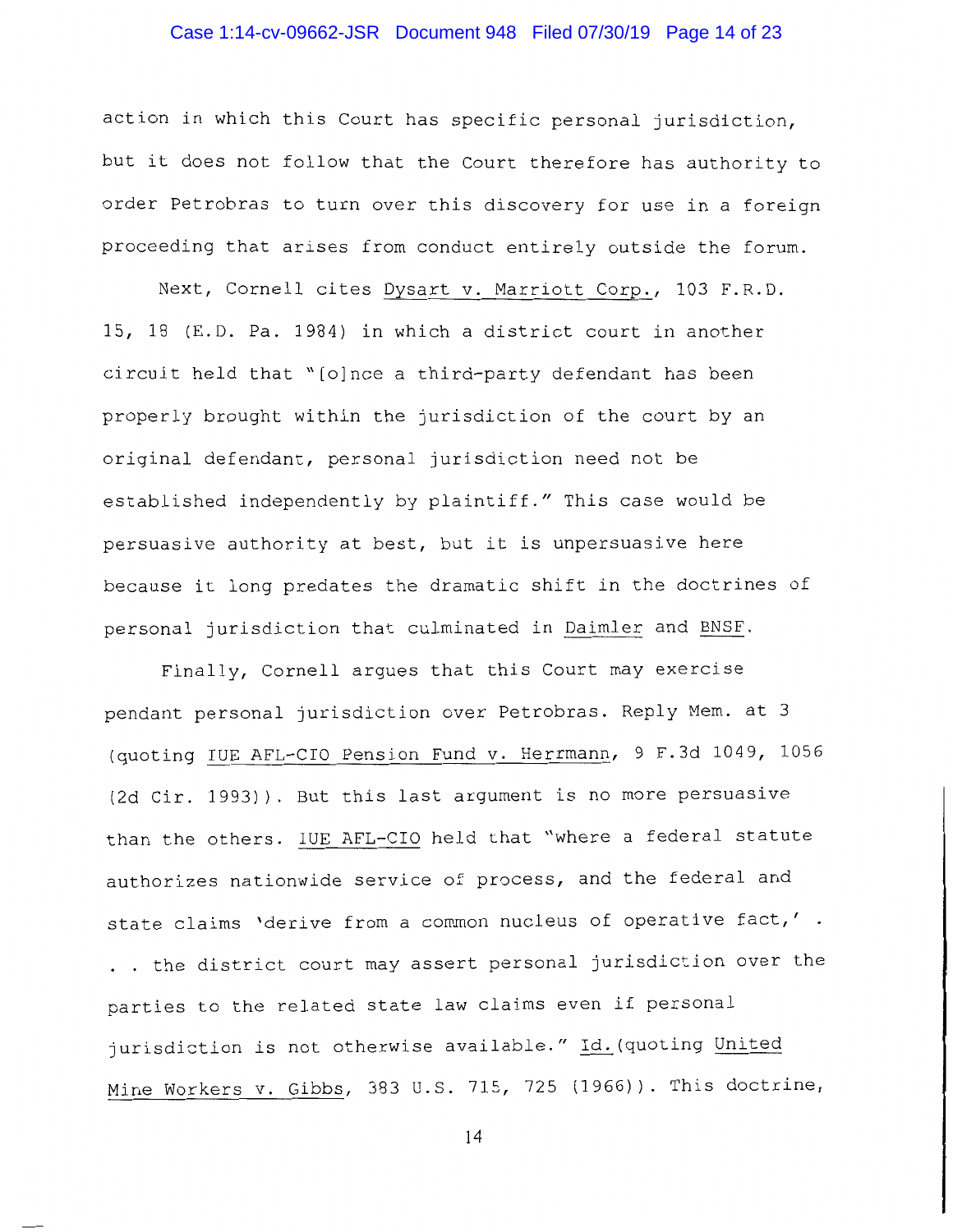#### Case 1:14-cv-09662-JSR Document 948 Filed 07/30/19 Page 15 of 23

however, does not apply to the current fact pattern.<sup>6</sup> IUE AFL-CIO involved a situation where a plaintiff brought related federal and state-law claims, and the state-law claims required joinder of additional defendants. This case says nothing about the authority of a court under § 1782 to compel a foreign defendant to produce discovery for use in a foreign proceeding that only concerns its actions outside the United States.

For these reasons, this Court holds that Petrobras is not found in the District for the purposes of § 1782.

#### C. The CAM is not a "Foreign or International Tribunal"

Petrobras also urges this Court to reject Cornell's § 1782 motion on the independent ground that the CAM is not a "foreign or international tribunal." In Petrobras's view, the term in the statute excludes arbitral bodies established by private parties. Opp'n Mem of Law. at 9. Cornell does not dispute the fact that the CAM is a private entity,<sup>7</sup> but argues for a broader reading of the statutory language. Reply Mem. at 4-5.

<sup>&</sup>lt;sup>6</sup> Petrobras also questions whether this doctrine is still good law. Surreply Mem. at 3 & n.6. The Court declines to opine on this question.

<sup>&</sup>lt;sup>7</sup> See also Decl. of Marcelo Gandelman, ECF No. 929, at 17 ("Neither the CAM nor the Tribunal have any ties to the Brazilian (or any other) government."); id. at \ 10 ("No member of the Tribunal is a government employee."). In re Application of Hanwei Guo for an Order to Take Discovery for Use in a Foreign Proceeding Pursuant to 28 U.S.C. § 1782, No. 18 MC 561, 2019 WL 917076 (S.D.N.Y. Feb. 25, 2019) sets out five criteria for courts to use to distinguish between private and state-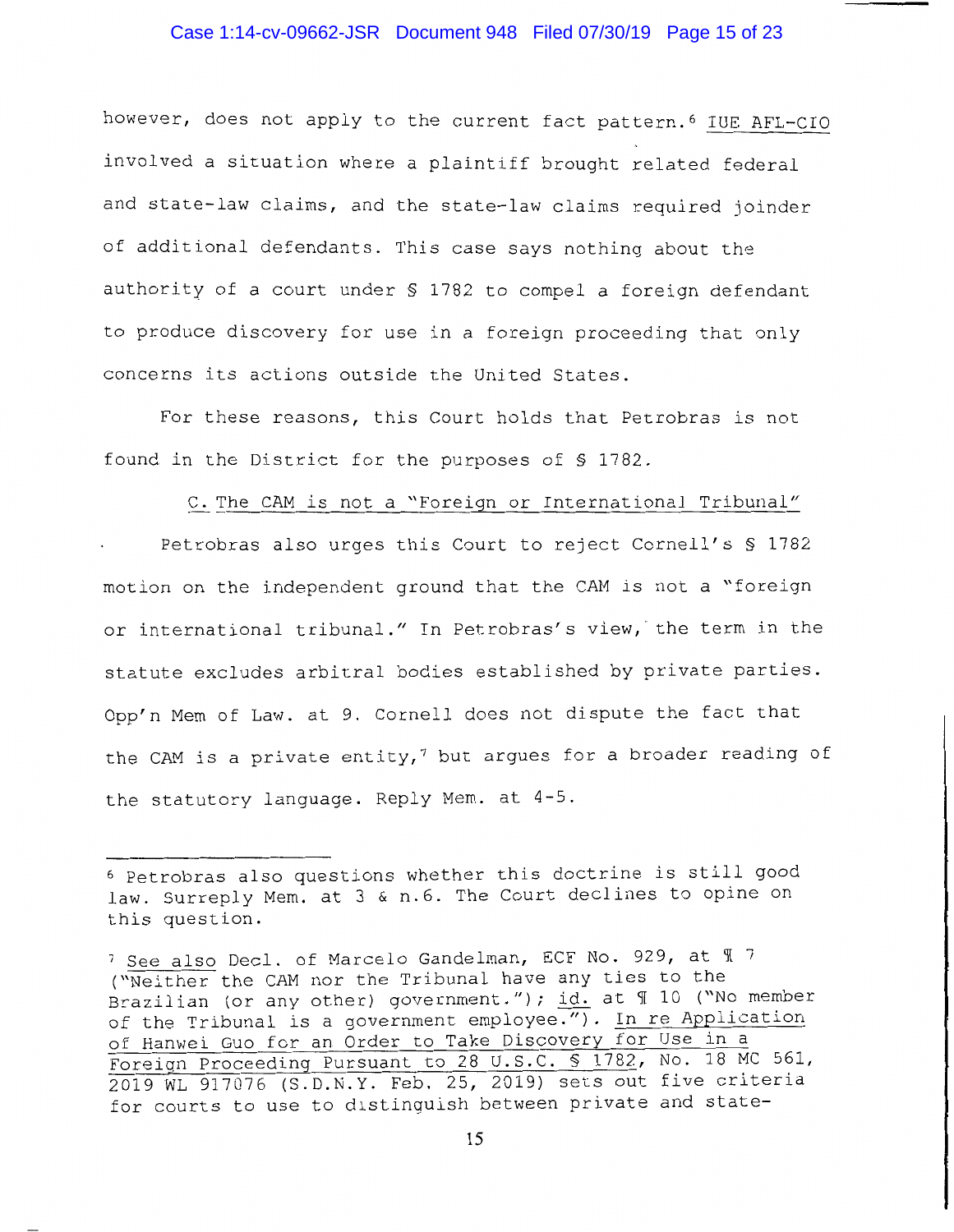Here, unlike the previous question, there is a Second Circuit precedent directly on point. In NBC v. Bear Stearns, 165 F.3d 184, 191 (2d Cir. 1999), the Second Circuit held that "an arbitral body established by private parties" was not a "foreign tribunal" for the purposes of § 1782. NBC relied primarily on the legislative history of § 1782, holding that Congress's 1964 revision to the statute - which added the phrase "foreign or international tribunal" in place of the earlier phrase "judicial proceeding" to \$ 1782 - broadened the scope of the statute only to include administrative proceedings as well as proceedings before non-governmental adjudicative bodies created by governments or by intergovernmental agreements. 165 F.3d at 188-90.

Cornell responds, however, that the Supreme Court effectively abrogated NBC in Intel Corp. v. Advanced Micro Devices, Inc., 542 U.S. 241 (2004). Reply Mem. at 4-5. In dicta, Intel quotes a 1965 law review article by Professor Hans Smit for the proposition that "[t]he term 'tribunal'  $\ldots$  includes investigating magistrates, administrative and arbitral tribunals, and quasi-judicial agencies, as well as conventional civil, commercial, criminal, and administrative courts." 542

affiliated arbitral bodies. But because Cornell and Petrobras do not dispute this point, the Court need not consider these factors here.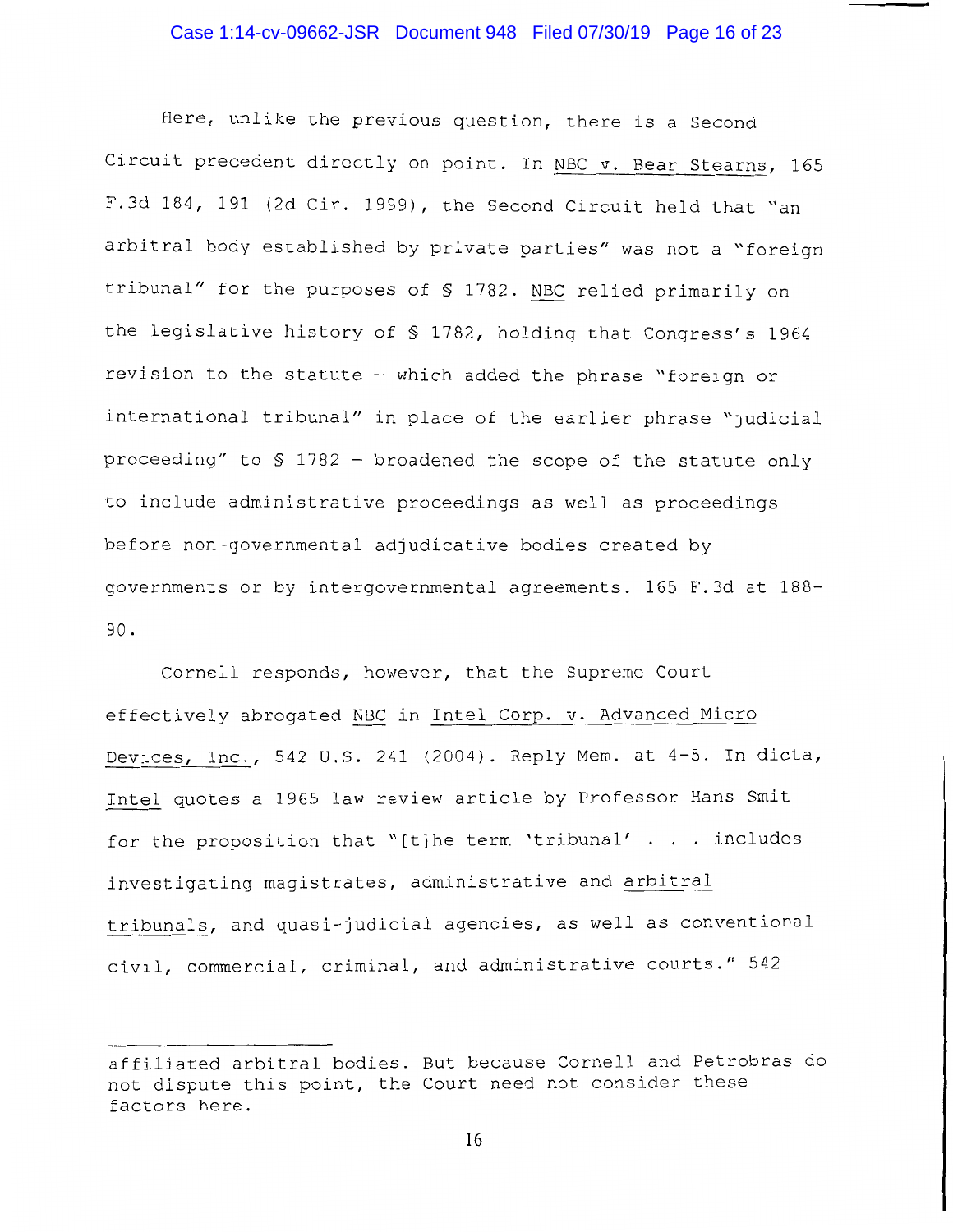#### Case 1:14-cv-09662-JSR Document 948 Filed 07/30/19 Page 17 of 23

U.S. at 258 (emphasis added). According to Cornell, the Supreme Court's reference to "arbitral tribunals" is enough to overturn NBC's holding. And indeed, Cornell has some authorities on its side. There have been three post-Intel cases in this District examining the question of whether Intel overruled NBC's holding that a private arbitral body is not a "foreign tribunal" for the purposes of § 1782, and two of them held that it did. In re Application of the Children's Inv. Fund Found. (UK), 363 F. Supp. 3d 361, 364 (S.D.N.Y. 2019); In re Ex Parte Application of Kleimar N.V., 220 F. Supp. 3d 517, 521 (S.D.N.Y. 2016). In the most recent of these cases, however, the court held that NBC remained good law. In re Application of Hanwei Guo for an Order to Take Discovery for Use in a Foreign Proceeding Pursuant to 28 U.S.C. § 1782, No. 18 MC 561, 2019 WL 917076 (S.D.N.Y. Feb. 25,  $2019.8$ 

Upon consideration of these conflicting cases, as well as the arguments of the parties, this Court concludes that NBC

<sup>&</sup>lt;sup>8</sup> The Second Circuit has not revisited its holding in NBC since Intel. The closest it got was in 2011, when a panel declined to reach the question of whether an arbitration before the Haque pursuant to the Bilateral Investment Treaty between the United States and Ecuador and the United Nations Commission on International Trade Law was a "foreign tribunal" for the purposes of § 1782. Chevron Corp. v. Berlinger, 629 F.3d 297, 310 (2d Cir. 2011). This fact pattern would not have been covered by NBC anyway, because the arbitral body was not "established by private parties" and because the arbitration was mandated by treaty, rather than chosen by the parties via a contract. Id. at 303.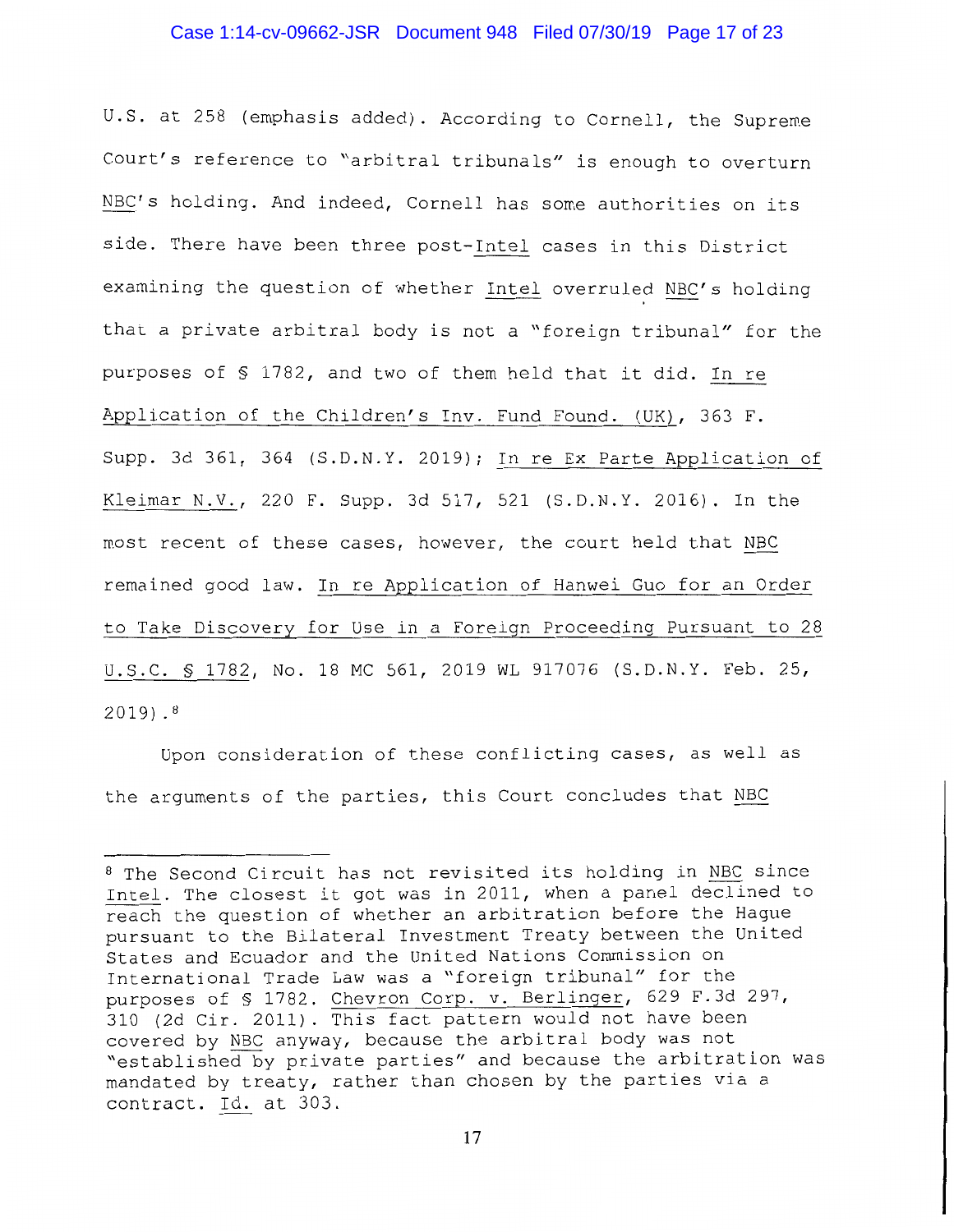#### Case 1:14-cv-09662-JSR Document 948 Filed 07/30/19 Page 18 of 23

remains good law. To begin with, the Court is doubtful that a passing dictum in a Supreme Court opinion - taken, moreover, out of its context<sup>9</sup> - is sufficient to abrogate an extensivelyreasoned and directly on-point Second Circuit precedent. See Monsanto v. United States, 348 F.3d 345, 351 (2d Cir. 2003) (stating that district courts are "required to follow" on-point Second Circuit precedent "unless and until that case is reconsidered by [the Second Circuit] sitting in banc (or its equivalent) or is rejected by a later Supreme Court decision").

More importantly, it is far from clear that the quotation referencing arbitral tribunals in Intel even casts doubt on the holding of NBC. Recall that NBC held that arbitral bodies created by governments or intergovernmental agreements are "tribunals" for the purposes of § 1782, but that arbitral bodies created by private parties are not. 165 F.3d at 188-90. The quote in Intel from Professor Smit's 1965 article, 542 U.S. at 258, simply says that "arbitral tribunals" are within the scope of § 1782, not that private arbitral tribunals are. Professor Smit's explanation, therefore, is not inconsistent with NBC,

<sup>&</sup>lt;sup>9</sup> The passage in which the Smit quote appears has nothing to do with arbitration. Rather, the Supreme Court quotes Professor Smit to support the (uncontroversial) proposition that the 1964 revision expanded the scope of the statute and to conclude that the European Commission - an entity created by intergovernmental agreement - is a "foreign or international tribunal" within the meaning of the statute. Intel, 542 U.S. at 257-58.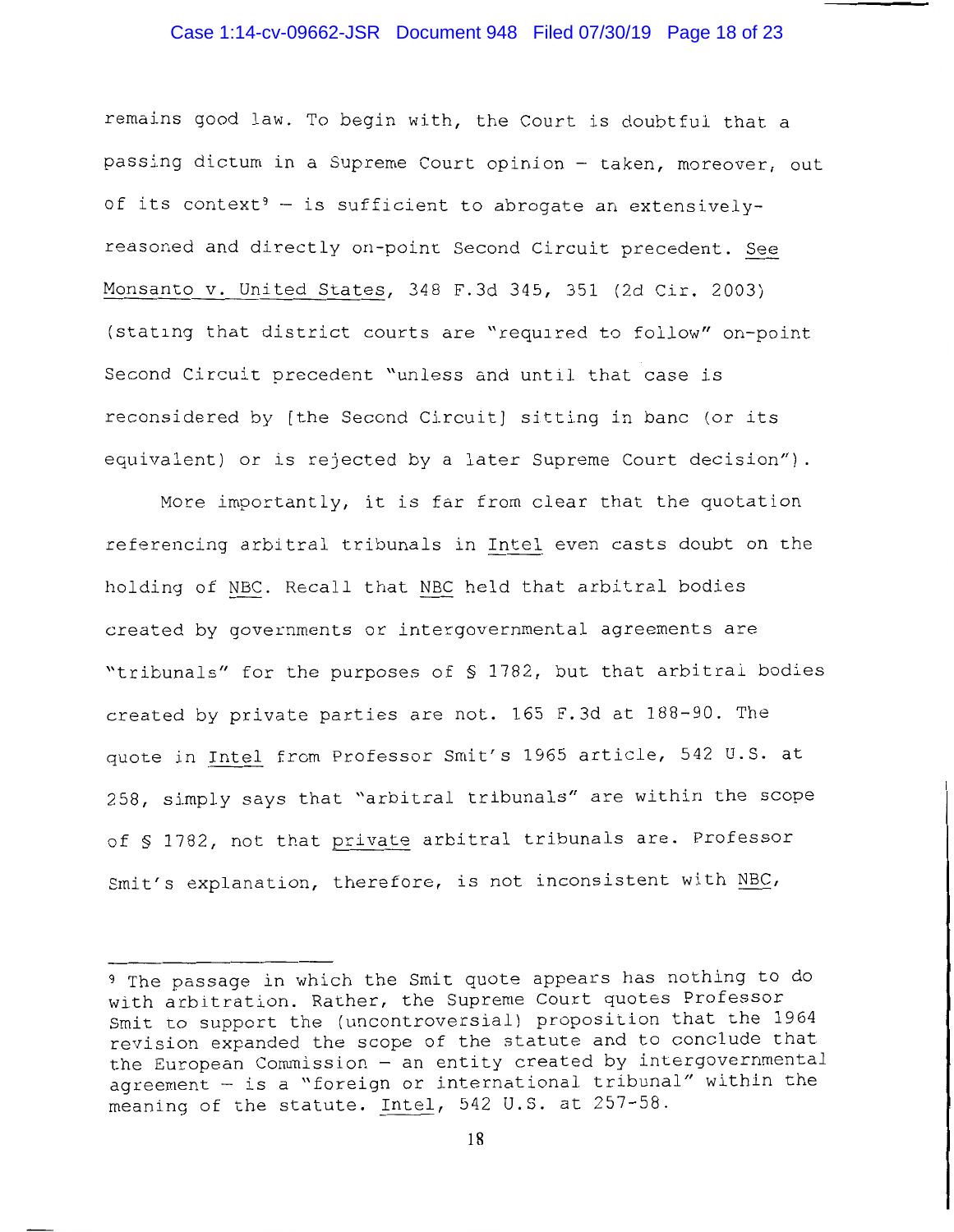#### Case 1:14-cv-09662-JSR Document 948 Filed 07/30/19 Page 19 of 23

because the author may only have been referring to arbitral tribunals created by governments and intergovernmental agreements. This is not only a plausible reading of his words, but is in fact probably what he meant, given his other writing on the topic. Professor Smit's 1965 law review article that the Supreme Court quotes in Intel was discussing the preceding year's addition of the term "foreign or international tribunal" to the statute. As the Second Circuit explains in NBC, Professor Smit wrote another law review article in 1962, two years before Congress revised the statute, in which he expressed the view that "an international tribunal owes both its existence and its powers to an international agreement." 165 F.3d at 190 (quoting Hans Smit, Assistance Rendered by the United States in Proceedings Before International Tribunals, 62 Colum. L. Rev. 1264, 1267 (1962)).<sup>10</sup> When he wrote the words that the Supreme Court would later quote, Professor Smit seems to have believed that § 1782 did not apply to private arbitral bodies. It is

<sup>&</sup>lt;sup>10</sup> NBC goes on to note that by the 1998, Professor Smit took the view that the term "tribunal" in § 1782 should be read to include private arbitral bodies. 165 F.3d at 190 n.6 (citing Hans Smit, American Assistance to Litigation in Foreign and International Tribunals, 25 Syracuse J. Int'l L. & Com. 1, 5, (1998)). The NBC Court, however, viewed his contemporaneous writings as more persuasive evidence of the meaning of the 1964 statute, 165 F.3d at 190 n.6, and this Court views Professor Smit's 1962 writing as better evidence than his 1998 writing of his views in 1965.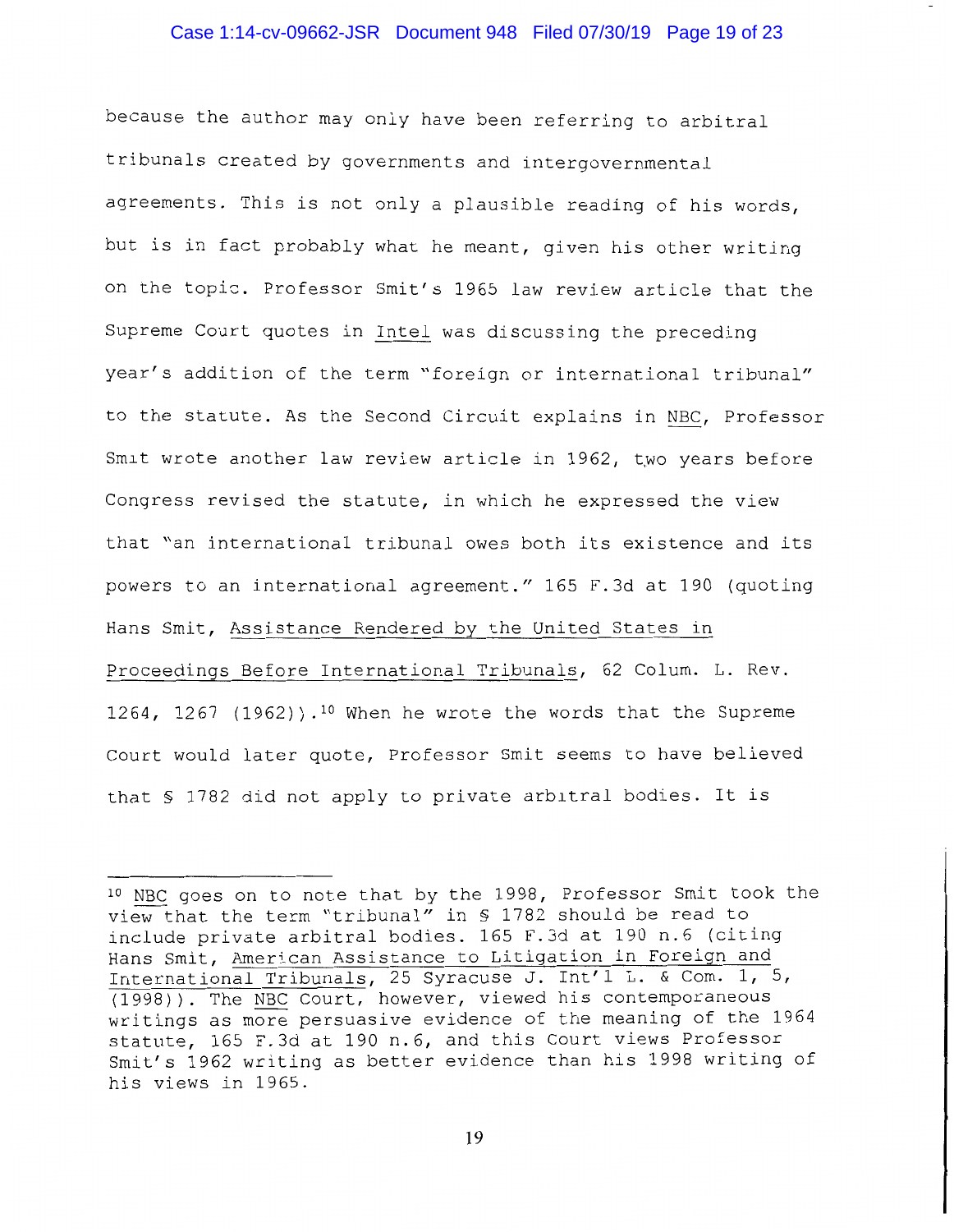#### Case 1:14-cv-09662-JSR Document 948 Filed 07/30/19 Page 20 of 23

implausible, then, to read the Supreme Court's approving quotation of him as an endorsement of the opposite view.

This Court accordingly further denies Cornell's \$ 1782 motion on the independent ground that NBC remains good law and that the statutory term "foreign or international tribunal" does not include an arbitration chamber created by private parties.

## II. Motion for an Order Unsealing Judicial Documents

Cornell also moves the Court to unseal the summary judgment papers that the parties filed under seal in this action.<sup>11</sup> Pet'r's Mem. of Law at 12. For context, in September 2015, the parties jointly submitted, and the Court approved, a protective order in the Court's standard form that allowed the parties to keep confidential for purposes of this litigation certain discovery items that one side or the other believed contained secret or sensitive information of the kinds specified in the order. Further to that order, in July 2016, the Court issued a second protective order allowing the parties to file under seal the discovery materials utilized in the summary judgment motion practice that the parties had previously marked as confidential. See Protective Order Dated July 1, 2016, ECF No. 685.

<sup>&</sup>lt;sup>11</sup> Again, a party need not intervene to make a motion to unseal documents, so it is not necessary to consider Cornell's motion to intervene here.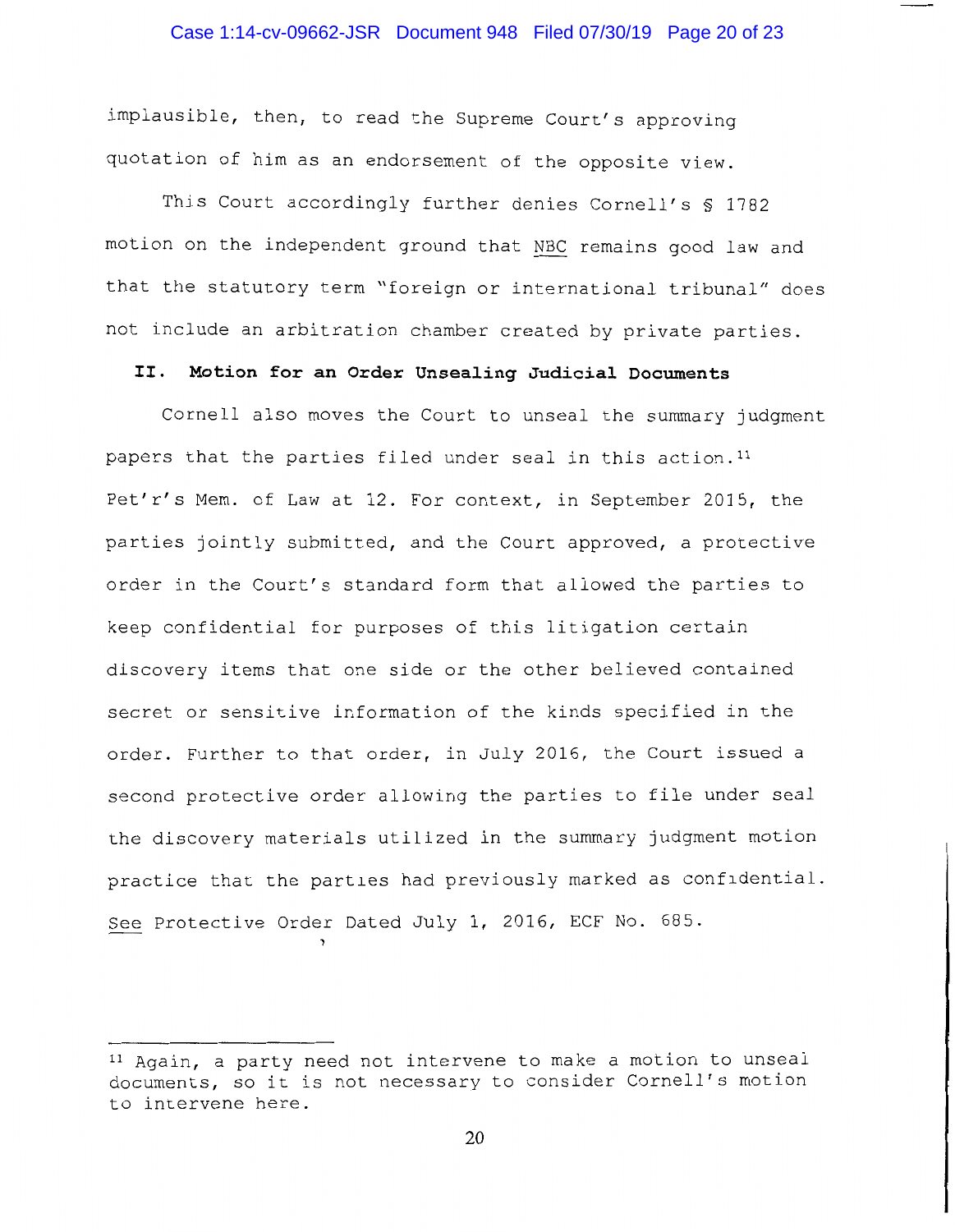However, none of this sealing was intended to be forever, and the parties knew as much. For example, the September 2015 order, issued on consent, recited in paragraph 9 that "[a]ll persons are hereby placed on notice that the Court is unlikely to seal or otherwise afford confidential treatment to any Discovery Material introduced in evidence at trial, even if such material has previously been sealed or designated as Confidential. The Court also retains unfettered discretion whether or not to afford confidential treatment to any Confidential Document or information contained in any Confidential Document submitted to the Court in connection with any motion, application, or proceeding that may result in an order and/or decision by the Court." Protective Order Dated Sept. 2, 2015, ECF No. 206.

The Court is of the view that most of the materials covered by the July 2016 order can now be unsealed. Since the documents related to this Court's ruling on summary judgment, they were judicial documents, and there is a strong presumption in favor of public disclosure of judicial documents. As the Second Circuit stated only days ago, summary judgment papers are "judicial documents" as a matter of law. Giuffre v. Maxwell, No. 18-2868, slip op. at 11 (2d Cir. July 3, 2019); see also, e.g., Lugosch v. Pyramid Co. of Onondaga, 435 F.3d 110, 121 (2d Cir. 2006). Accordingly, the presumption in favor of public access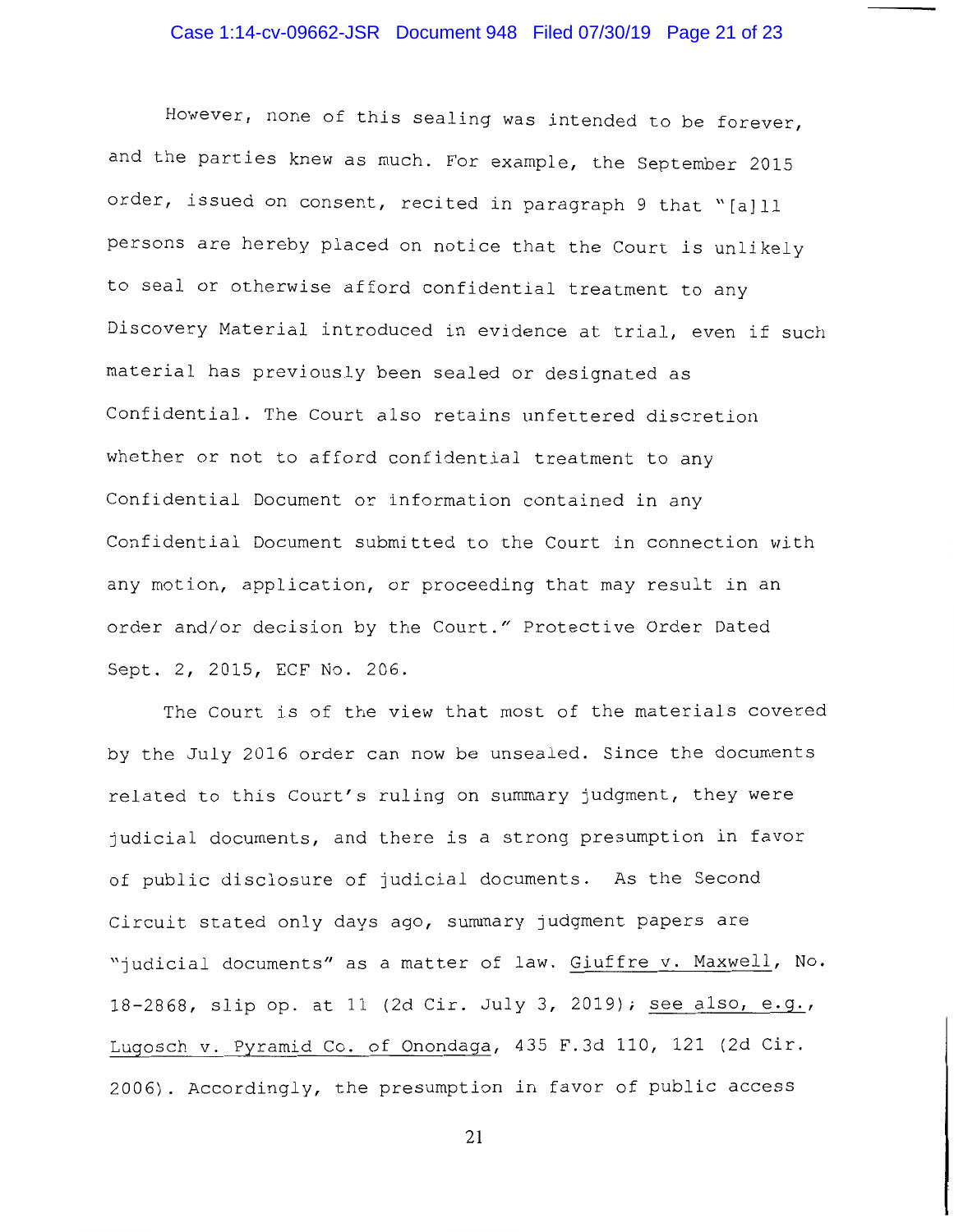#### Case 1:14-cv-09662-JSR Document 948 Filed 07/30/19 Page 22 of 23

attaches here. The Court's conclusion, three years ago, that a protective order was justified at that time is not sufficient in itself to rebut this presumption; indeed, since most of the documents date from several years prior to that, the conditions that once made them commercially sensitive are in many instances no longer relevant.

Nonetheless, a few of the documents - or, more likely, a few sentences within a few of the documents - may still contain "business information that might harm a litigant's competitive standing." Nixon v. Warner Commc'ns, Inc., 435 U.S. 589, 598 (1978); see also, e.g., New York v. Actavis, PLC, No. 14 Civ. 7473, 2014 WL 5353774 (S.D.N.Y. Oct. 21, 2014). In particular, in briefing on this motion, Petrobras has satisfied this Court that some of the sealed documents might still contain snippets of information that even the now much-reorganized Petrobras could reasonably claim were still commercially sensitive. See Letter Dated July 22, 2019, ECF No. 944. Likewise, class representatives also raised concerns about unsealing certain of the summary judgment documents that they produced. See Response Dated June 21, 2019, ECF No. 931.

Cornell's motion to unseal is therefore granted in part. Specifically, the parties must now review the sealed documents, and, mindful of the Court's doubt that confidentiality is still required in most cases, produce to Cornell by August 15, 2019 (a)